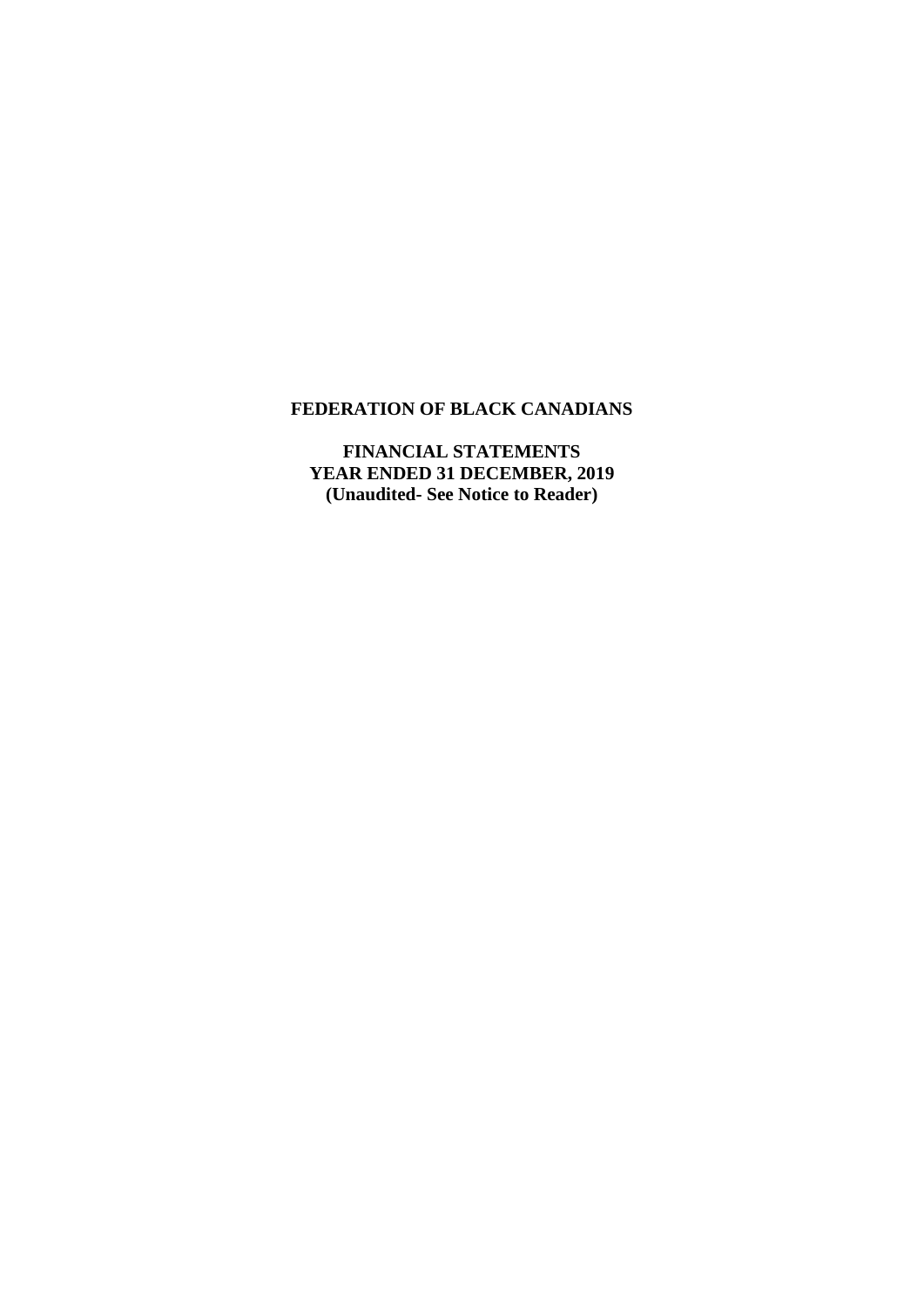# **FEDERATION OF BLACK CANADIANS Index to Financial Statements Year Ended 31 December, 2019** (Unaudited- See Notice to Reader**)**

| <b>CONTENTS</b>                   | <b>PAGE</b>    |
|-----------------------------------|----------------|
| Notice to reader                  |                |
| <b>Balance Sheet</b>              | $\overline{2}$ |
| <b>Statement of Earnings</b>      | 3              |
| Notes to the financial statements | 4              |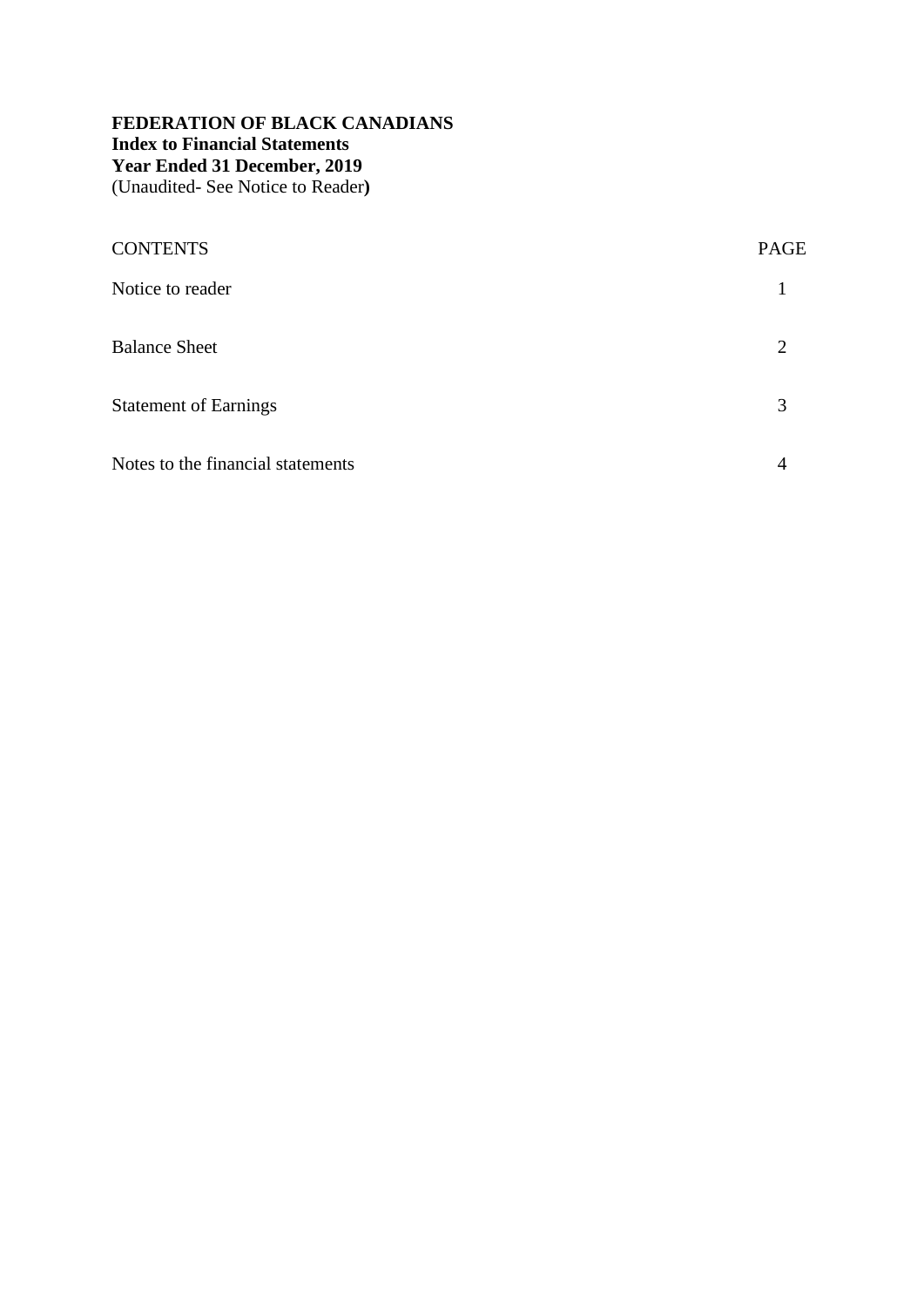# **NOTICE TO READER**

On the basis of information provided by management, I have compiled the balance Sheet of **Federation of Black Canadians** as at December 31, 2019 and the statements of earnings, and cash flow for the year then ended.

I have not performed an audit or a review engagement in respect of these financial statements and, accordingly, we express no assurance thereon.

Readers are cautioned that these statements may not be appropriate for their purposes.

For: SDA Biz Solutions Inc.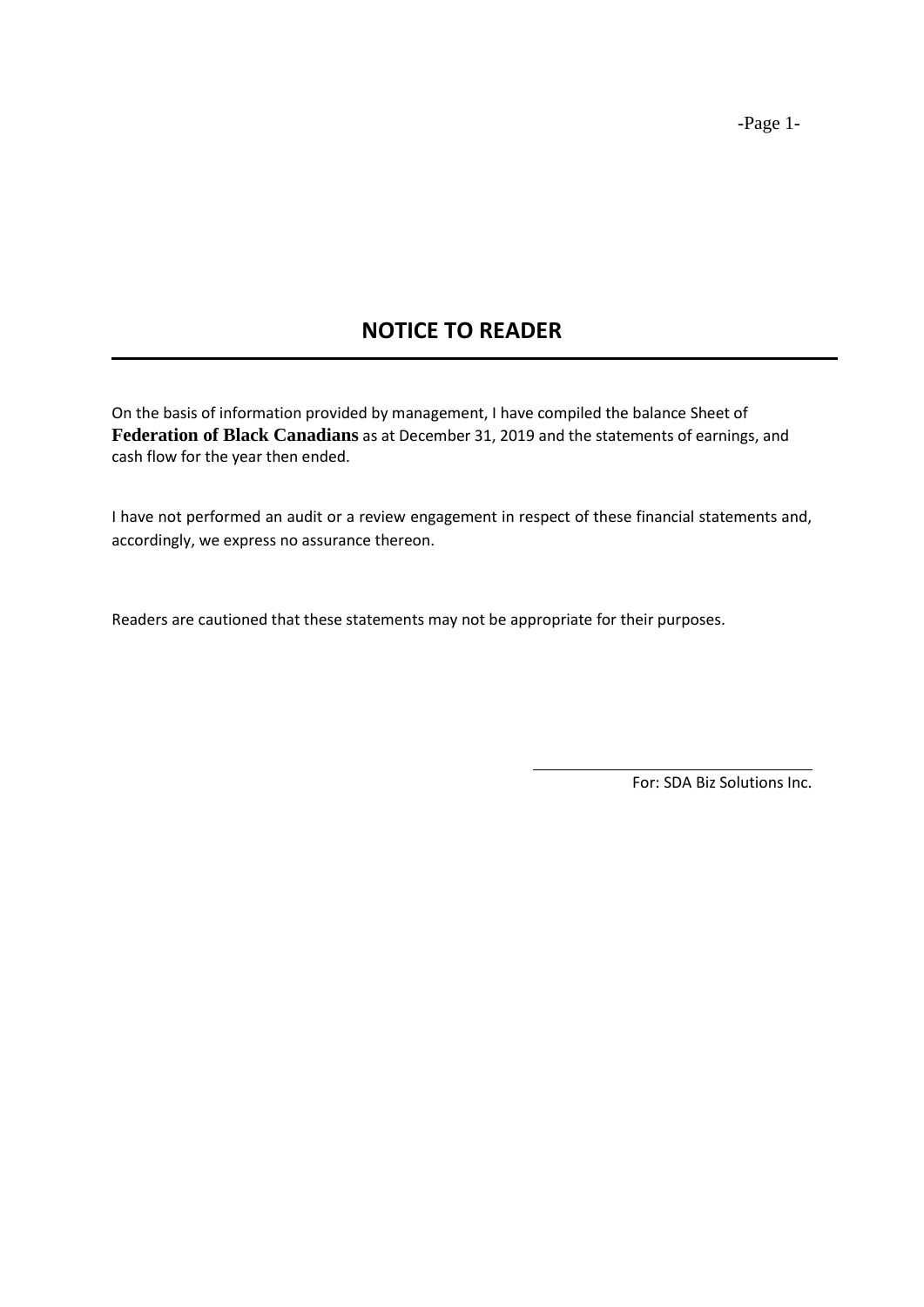# **FEDERATION OF BLACK CANADIANS Balance Sheet 31 December, 2019** (Unaudited- See Notice to Reader**)**

|                                                                                         | 2019<br>\$    | 2018<br>\$    |
|-----------------------------------------------------------------------------------------|---------------|---------------|
| <b>ASSETS</b>                                                                           |               |               |
| <b>CURRENT</b>                                                                          |               |               |
| Cash                                                                                    | 70,560        | 16,332        |
| Website and Logo                                                                        | 929           | 1,622         |
| Prepaid expenses                                                                        | 263<br>71,752 | 17,954        |
| <b>LIABILITIES AND ACCUMULATED SURPLUS</b><br><b>CURRENT</b><br><b>Accounts Payable</b> |               | 511           |
| Prepaid Visa                                                                            | (26)          |               |
| <b>Total asset less Liabilities</b>                                                     | 71,778        | 17,443        |
| <b>Accumulated Surplus</b>                                                              |               |               |
| Opening accumulated surplus                                                             | 17,443        | (927)         |
| <b>Surplus from Operations Surplus</b>                                                  | 54,335        | 18,371        |
| <b>Total Liabilities and Accumulated Surplus</b>                                        | 71,778        | <u>17,443</u> |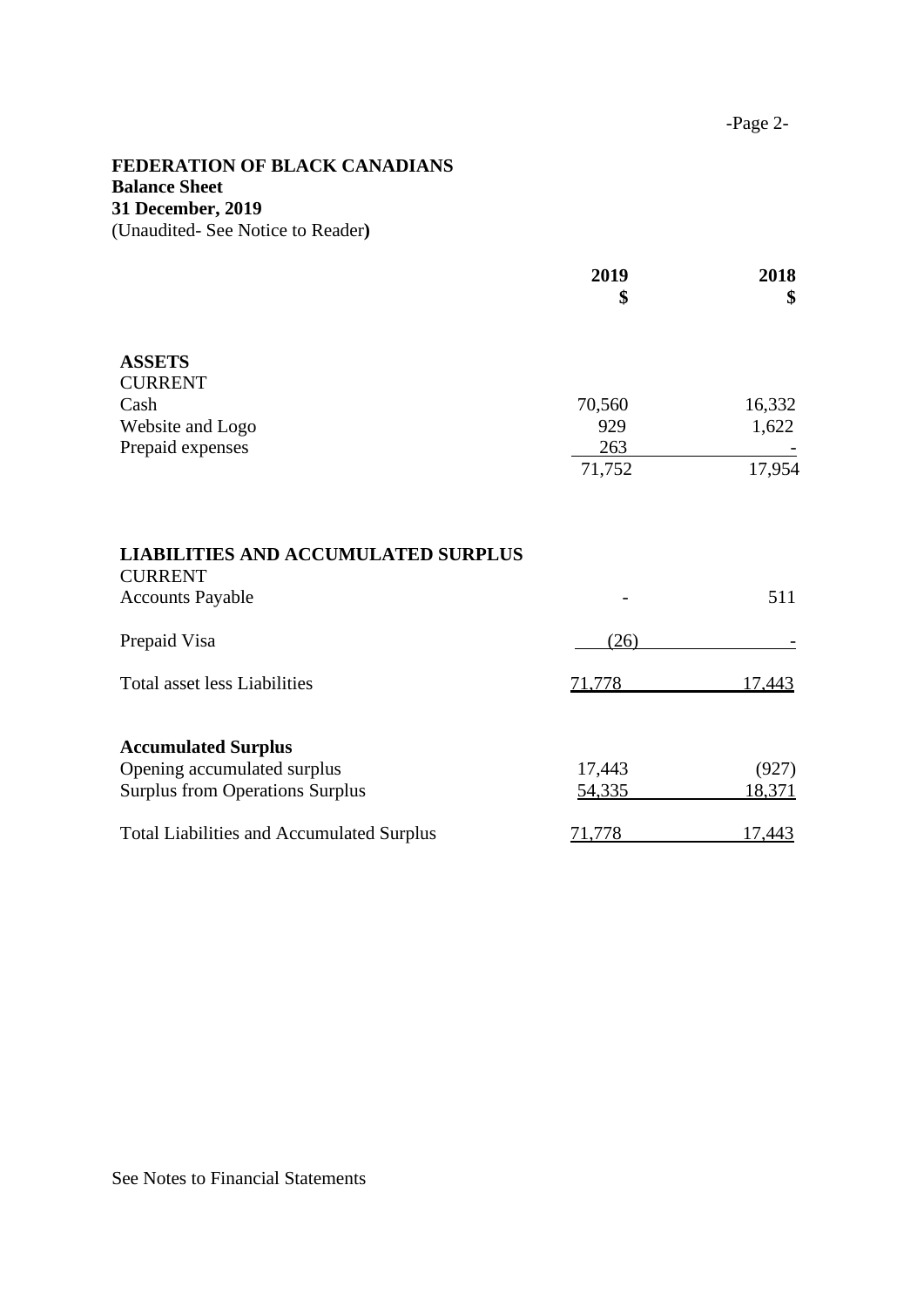### **FEDERATION OF BLACK CANADIANS Statement of Earnings Year Ended 31 December, 2019**

(Unaudited- See Notice to Reader**)**

|                                  | 2019<br>\$ | 2018<br>S |
|----------------------------------|------------|-----------|
| <b>Gifts and Donations</b>       | 84,729     | 26,290    |
| <b>EXPENSES</b>                  |            |           |
| Depreciation and Amortization    | 1,214      | 861       |
| Dues and Subscriptions           | 776        | 872       |
| Travel                           | 9,012      | 5,036     |
| Hospitality                      | 542        | 430       |
| Insurance                        | 526        |           |
| <b>Event Rental</b>              | 3,000      |           |
| Telephone                        | 298        | 322       |
| Interest and bank charges        | 226        | 84        |
| Printing and stationaries        | 1,229      | 314       |
| Advertising and promotion        | 1,113      |           |
| Postage                          | 36         |           |
| Research                         | 1,979      |           |
| <b>Customer Relationship Mgt</b> | 2,397      |           |
| Website and Content building     | 8,046      |           |
|                                  | 30,394     | 18,371    |
| <b>SURPLUS FROM OPERATIONS</b>   | 54,335     | 18,371    |
|                                  |            |           |
|                                  |            |           |

**NET SURPLUS** 54,335 18,371

See Notes to Financial Statements